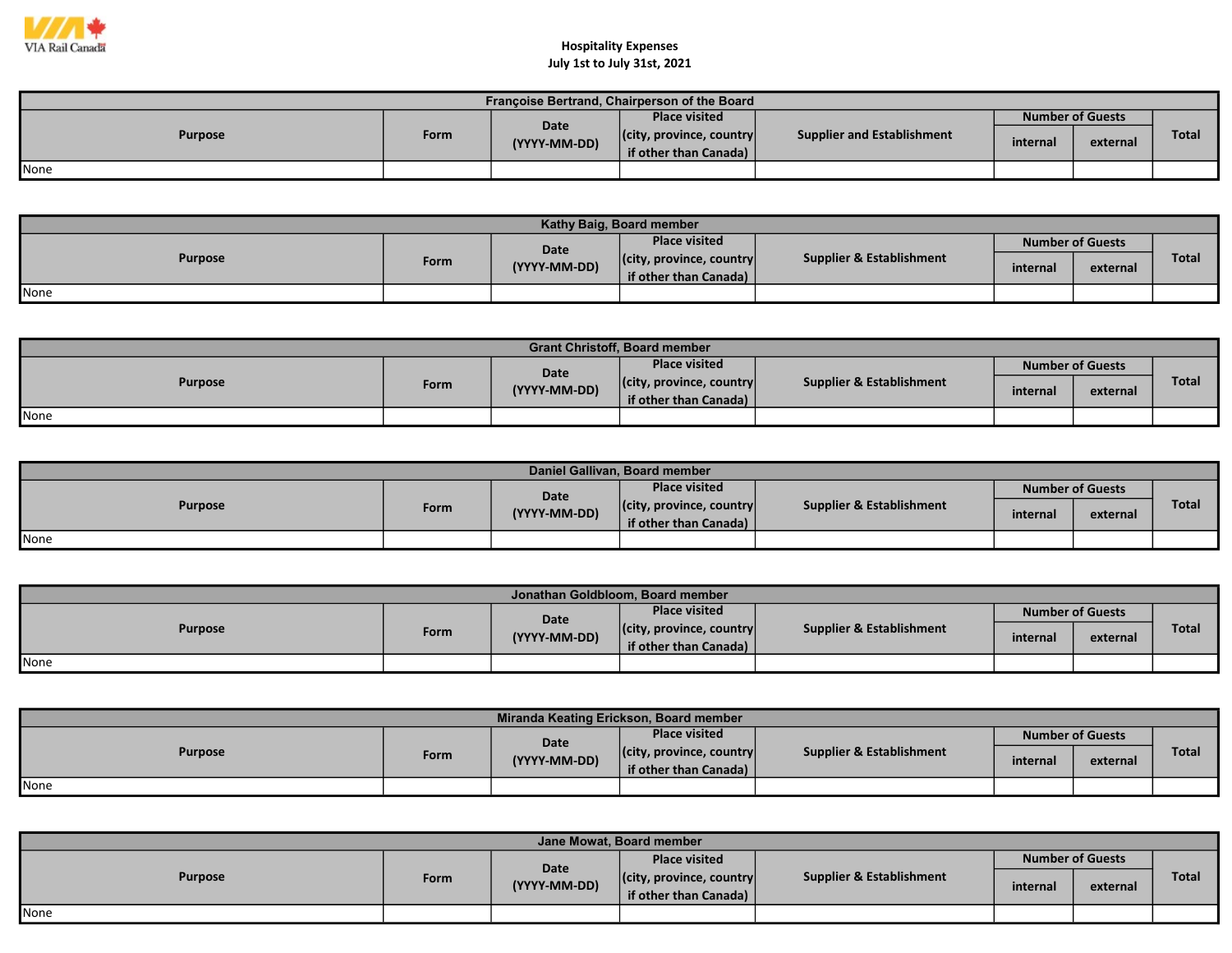

| <b>Glenn Rainbird, Board member</b> |      |              |                                  |                                     |                         |          |              |  |  |  |
|-------------------------------------|------|--------------|----------------------------------|-------------------------------------|-------------------------|----------|--------------|--|--|--|
| <b>Purpose</b>                      | Form | Date         | <b>Place visited</b>             |                                     | <b>Number of Guests</b> |          |              |  |  |  |
|                                     |      | (YYYY-MM-DD) | $ $ (city, province, country $ $ | <b>Supplier &amp; Establishment</b> | internal                | external | <b>Total</b> |  |  |  |
|                                     |      |              | if other than Canada)            |                                     |                         |          |              |  |  |  |
| None                                |      |              |                                  |                                     |                         |          |              |  |  |  |

| <b>Gail Stephens, Board member</b> |      |              |                                  |                                     |                         |          |              |  |  |  |
|------------------------------------|------|--------------|----------------------------------|-------------------------------------|-------------------------|----------|--------------|--|--|--|
| <b>Purpose</b>                     |      | Date         | <b>Place visited</b>             |                                     | <b>Number of Guests</b> |          |              |  |  |  |
|                                    | Form | (YYYY-MM-DD) | $ $ (city, province, country $ $ | <b>Supplier &amp; Establishment</b> | internal                | external | <b>Total</b> |  |  |  |
|                                    |      |              | if other than Canada) $\vert$    |                                     |                         |          |              |  |  |  |
| None                               |      |              |                                  |                                     |                         |          |              |  |  |  |

| <b>Kenneth Tan. Board member</b> |             |              |                                  |                          |                         |          |              |  |  |  |
|----------------------------------|-------------|--------------|----------------------------------|--------------------------|-------------------------|----------|--------------|--|--|--|
| <b>Purpose</b>                   |             | <b>Date</b>  | <b>Place visited</b>             | Supplier & Establishment | <b>Number of Guests</b> |          |              |  |  |  |
|                                  | <b>Form</b> | (YYYY-MM-DD) | $ $ (city, province, country $ $ |                          | internal                | external | <b>Total</b> |  |  |  |
|                                  |             |              | if other than Canada)            |                          |                         |          |              |  |  |  |
| None                             |             |              |                                  |                          |                         |          |              |  |  |  |

| Geneviève Tanguay, Board member |      |              |                                                           |                          |          |                         |              |  |  |  |
|---------------------------------|------|--------------|-----------------------------------------------------------|--------------------------|----------|-------------------------|--------------|--|--|--|
| <b>Purpose</b>                  |      | Date         | <b>Place visited</b>                                      |                          |          | <b>Number of Guests</b> |              |  |  |  |
|                                 | Form | (YYYY-MM-DD) | $ $ (city, province, country $ $<br>if other than Canada) | Supplier & Establishment | internal | external                | <b>Total</b> |  |  |  |
| None                            |      |              |                                                           |                          |          |                         |              |  |  |  |

| Vianne Timmons, Board member |      |              |                                                           |                          |          |                         |              |  |  |  |
|------------------------------|------|--------------|-----------------------------------------------------------|--------------------------|----------|-------------------------|--------------|--|--|--|
| <b>Purpose</b>               |      | Date         | <b>Place visited</b>                                      |                          |          | <b>Number of Guests</b> |              |  |  |  |
|                              | Form | (YYYY-MM-DD) | $ $ (city, province, country $ $<br>if other than Canada) | Supplier & Establishment | internal | external                | <b>Total</b> |  |  |  |
| <b>I</b> None                |      |              |                                                           |                          |          |                         |              |  |  |  |

| <b>Cynthia Garneau, President and Chief Executive Officer</b> |      |              |                                  |                                   |                         |          |              |  |  |  |
|---------------------------------------------------------------|------|--------------|----------------------------------|-----------------------------------|-------------------------|----------|--------------|--|--|--|
| <b>Purpose</b>                                                |      | Date         | <b>Place visited</b>             | <b>Supplier and Establishment</b> | <b>Number of Guests</b> |          |              |  |  |  |
|                                                               | Form | (YYYY-MM-DD) | $ $ (city, province, country $ $ |                                   | internal                | external | <b>Total</b> |  |  |  |
|                                                               |      |              | if other than Canada)            |                                   |                         |          |              |  |  |  |
| <b>None</b>                                                   |      |              |                                  |                                   |                         |          |              |  |  |  |

| Mario Bergeron, Chief Mechanical and Maintenance Officer |      |                      |                                  |                            |                         |          |              |  |  |  |
|----------------------------------------------------------|------|----------------------|----------------------------------|----------------------------|-------------------------|----------|--------------|--|--|--|
| <b>Purpose</b>                                           | Form | Date<br>(YYYY-MM-DD) | <b>Place visited</b>             | Supplier and Establishment | <b>Number of Guests</b> |          |              |  |  |  |
|                                                          |      |                      | $ $ (city, province, country $ $ |                            | internal                | external | <b>Total</b> |  |  |  |
|                                                          |      |                      | if other than Canada)            |                            |                         |          |              |  |  |  |
| None                                                     |      |                      |                                  |                            |                         |          |              |  |  |  |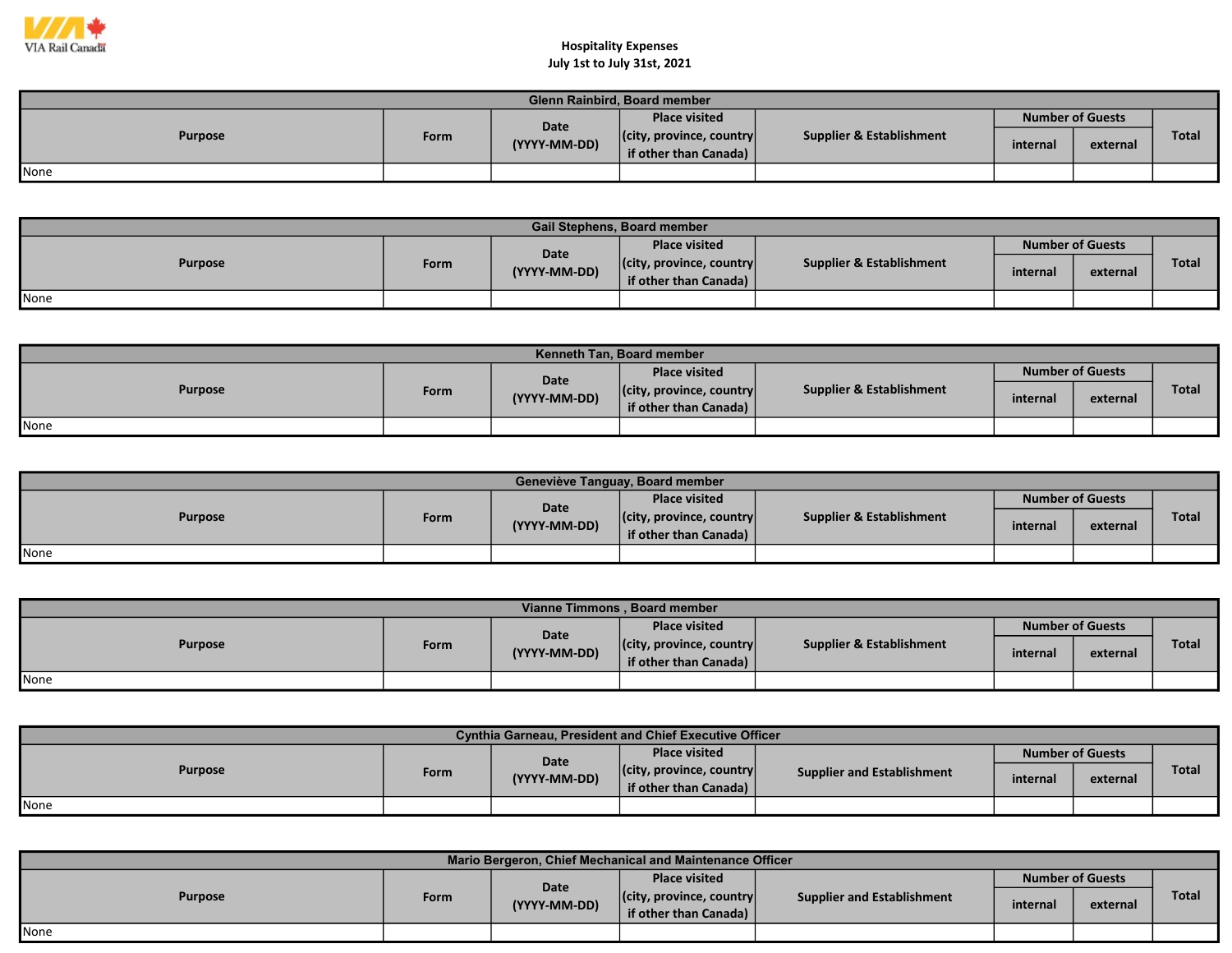

| Danielle Boisvert, Vice President, Corporate Controller |      |                      |                                                           |                                   |                         |          |       |  |  |  |
|---------------------------------------------------------|------|----------------------|-----------------------------------------------------------|-----------------------------------|-------------------------|----------|-------|--|--|--|
| <b>Purpose</b>                                          | Form | Date<br>(YYYY-MM-DD) | <b>Place visited</b>                                      | <b>Supplier and Establishment</b> | <b>Number of Guests</b> |          |       |  |  |  |
|                                                         |      |                      | $ $ (city, province, country $ $<br>if other than Canada) |                                   | internal                | external | Total |  |  |  |
| <b>I</b> None                                           |      |                      |                                                           |                                   |                         |          |       |  |  |  |

| Bruno Cacciola, Vice President, Fleet Renewal Program |      |                             |                                                           |                            |                         |          |              |  |  |  |
|-------------------------------------------------------|------|-----------------------------|-----------------------------------------------------------|----------------------------|-------------------------|----------|--------------|--|--|--|
| <b>Purpose</b>                                        | Form | <b>Date</b><br>(YYYY-MM-DD) | <b>Place visited</b>                                      | Supplier and Establishment | <b>Number of Guests</b> |          |              |  |  |  |
|                                                       |      |                             | $ $ (city, province, country $ $<br>if other than Canada) |                            | internal                | external | <b>Total</b> |  |  |  |
| <b>I</b> None                                         |      |                             |                                                           |                            |                         |          |              |  |  |  |

| Marie-Claude Cardin, Chief Financial Officer |      |                      |                                  |                            |                         |          |              |  |  |
|----------------------------------------------|------|----------------------|----------------------------------|----------------------------|-------------------------|----------|--------------|--|--|
| <b>Purpose</b>                               | Form | Date<br>(YYYY-MM-DD) | <b>Place visited</b>             | Supplier and Establishment | <b>Number of Guests</b> |          |              |  |  |
|                                              |      |                      | $ $ (city, province, country $ $ |                            | internal                |          | <b>Total</b> |  |  |
|                                              |      |                      | if other than Canada)            |                            |                         | external |              |  |  |
| <b>I</b> None                                |      |                      |                                  |                            |                         |          |              |  |  |

| Sonia Corriveau, Chief Business Transformation Officer |      |                             |                                                           |                            |          |                         |              |  |  |  |
|--------------------------------------------------------|------|-----------------------------|-----------------------------------------------------------|----------------------------|----------|-------------------------|--------------|--|--|--|
| <b>Purpose</b>                                         |      | <b>Date</b><br>(YYYY-MM-DD) | <b>Place visited</b>                                      |                            |          | <b>Number of Guests</b> |              |  |  |  |
|                                                        | Form |                             | $ $ (city, province, country $ $<br>if other than Canada) | Supplier and Establishment | internal | external                | <b>Total</b> |  |  |  |
| None                                                   |      |                             |                                                           |                            |          |                         |              |  |  |  |

| Ben Marc Diendéré, Chef Communications & Public Affairs |      |                      |                                  |                            |                         |          |       |  |  |  |
|---------------------------------------------------------|------|----------------------|----------------------------------|----------------------------|-------------------------|----------|-------|--|--|--|
| <b>Purpose</b>                                          |      | Date<br>(YYYY-MM-DD) | <b>Place visited</b>             | Supplier and Establishment | <b>Number of Guests</b> |          |       |  |  |  |
|                                                         | Form |                      | $ $ (city, province, country $ $ |                            | internal                |          | Total |  |  |  |
|                                                         |      |                      | if other than Canada)            |                            |                         | external |       |  |  |  |
| <b>None</b>                                             |      |                      |                                  |                            |                         |          |       |  |  |  |

| <b>Martin R Landry, Chief Commercial Officer</b> |      |                      |                                                           |                                   |                         |          |              |  |  |
|--------------------------------------------------|------|----------------------|-----------------------------------------------------------|-----------------------------------|-------------------------|----------|--------------|--|--|
| <b>Purpose</b>                                   | Form | Date<br>(YYYY-MM-DD) | <b>Place visited</b>                                      | <b>Supplier and Establishment</b> | <b>Number of Guests</b> |          |              |  |  |
|                                                  |      |                      | $ $ (city, province, country $ $<br>if other than Canada) |                                   | internal                | external | <b>Total</b> |  |  |
| None                                             |      |                      |                                                           |                                   |                         |          |              |  |  |